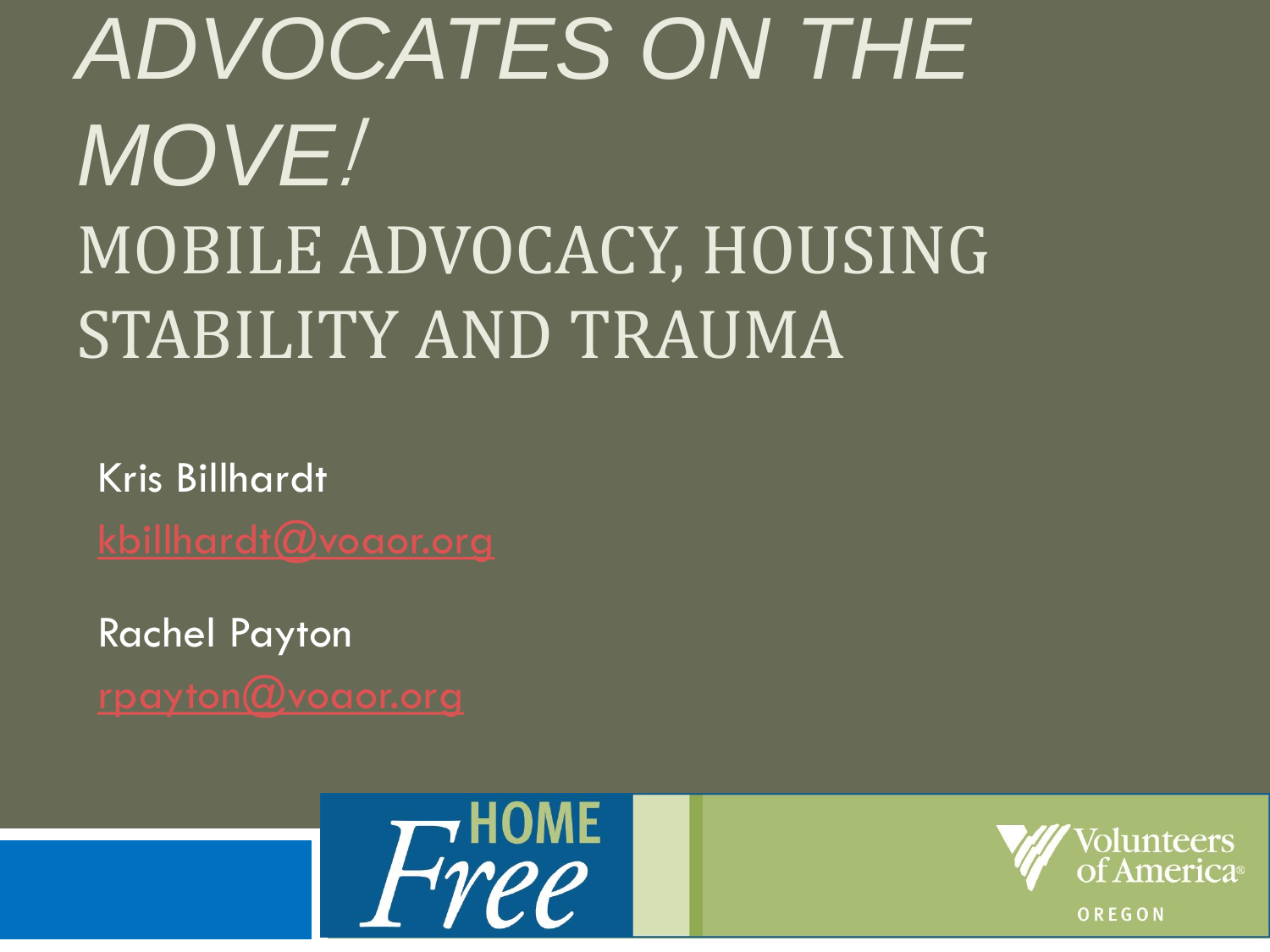# How Trauma Works

- □ Trauma: When external threat overwhelms coping resources
- □ Stress of traumatic experiences induces changes in brain structure/function; "re-wires" brain circuits
- $\Box$  Brain becomes hyper-vigilant scanning for danger, sensing/reacting to perceived threat
- When threatened, survival mechanisms act first and faster than the brain thinks
- $\Box$  Verbal input tuned out  $\Box$  hypersensitivity to non $verbal$  Prone to misinterpretation of situation

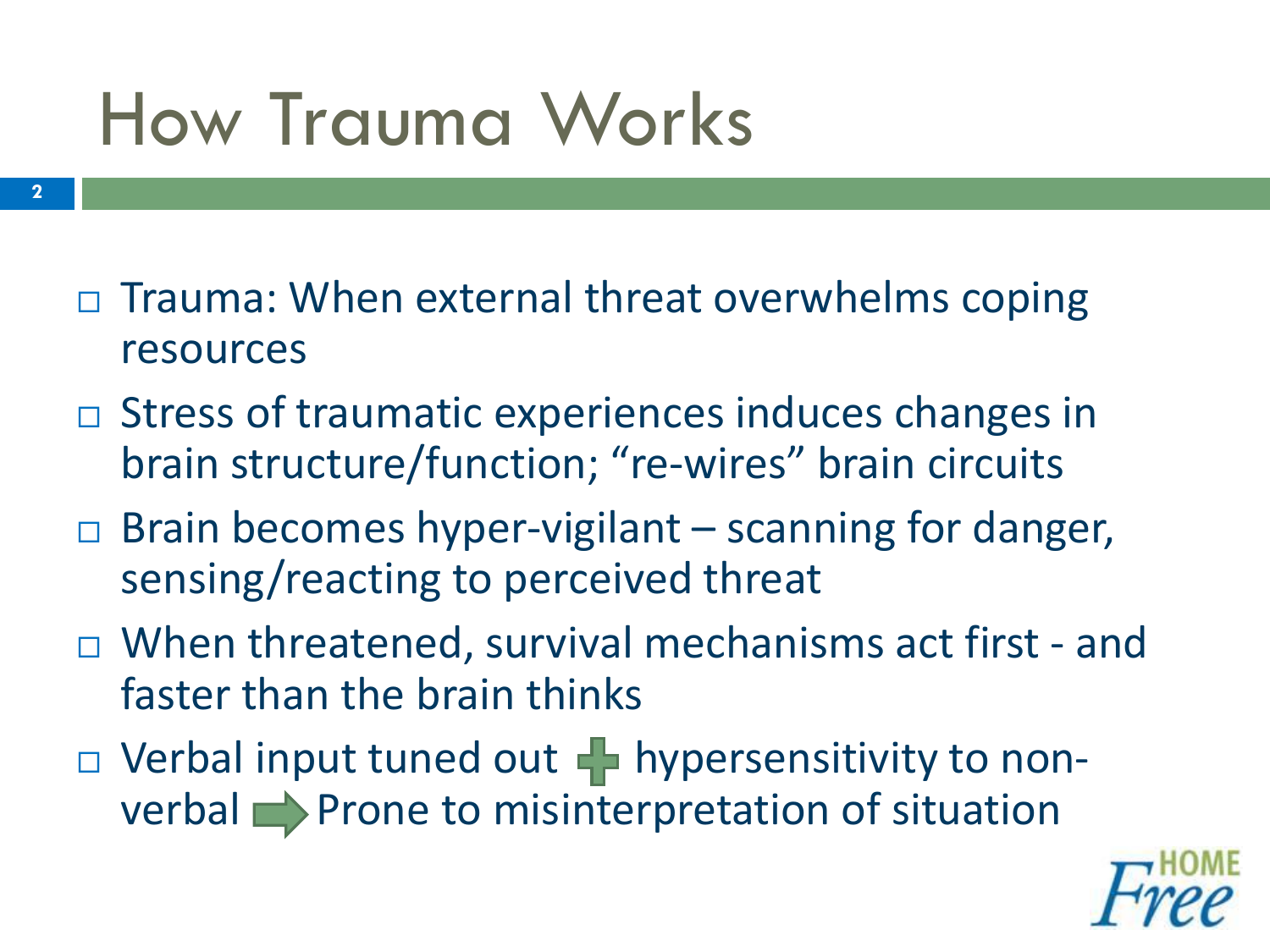# An *Adaptive* Response

- □ PTSD symptoms are seen as the behavioral manifestation of all of these changes
- So trauma responses are *completely normal* for a human being who's adapted to a traumatizing life
- These strategies may be long-relied-upon patterns and not easily discarded ("fired together, wired together")

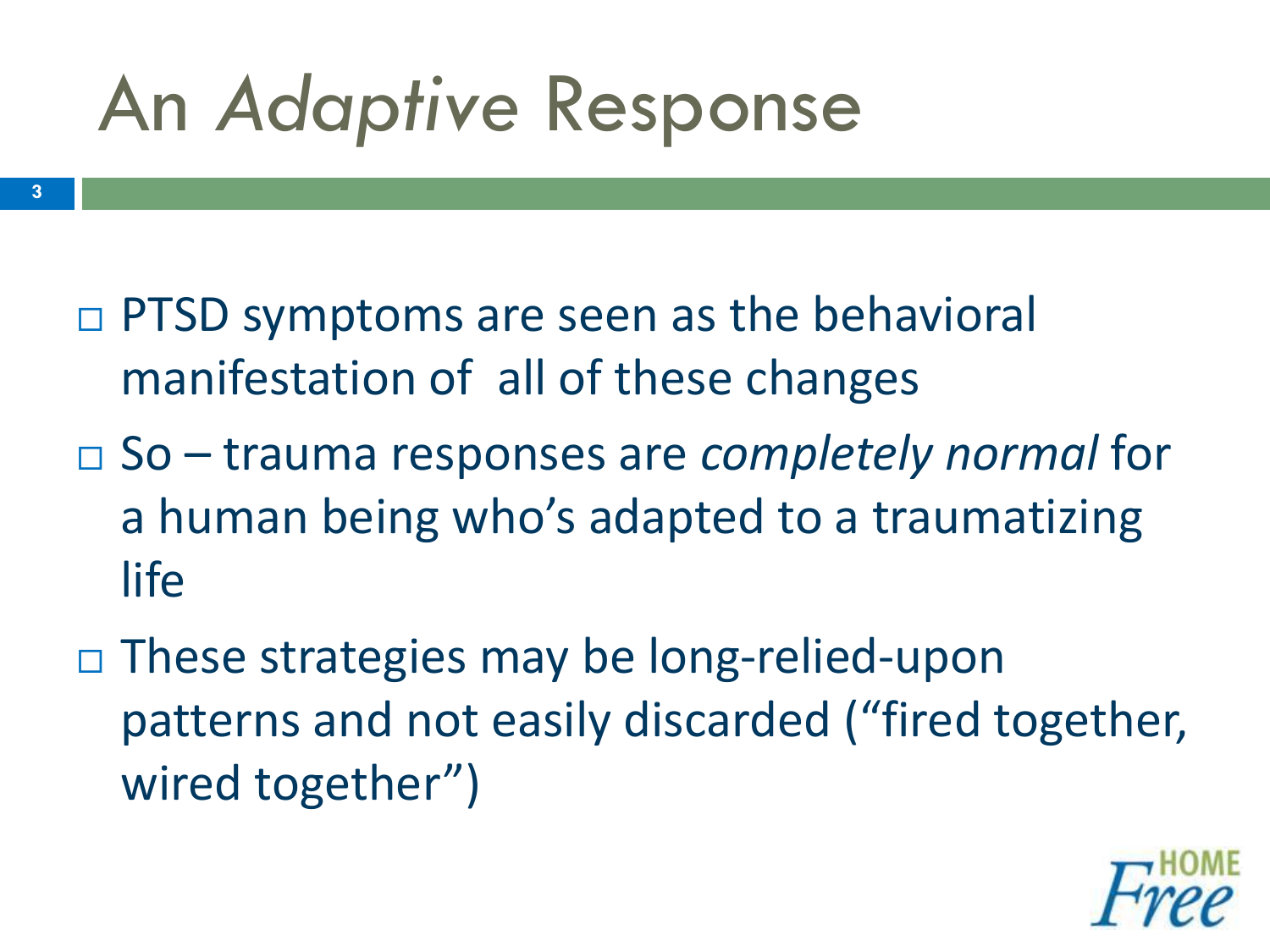### Why It's Important to Advocates

- **4**
- $\Box$  Trauma is pervasive. Its impact is broad, deep, and lifeshaping.
- $\Box$  Not a single event, but an ongoing series of events woven throughout the life cycle
- $\Box$  Trauma is often self-perpetuating
- Trauma differentially affects the more vulnerable; Intergenerational trauma may recur within families and communities across several generations.
- $\Box$  The service system has often been re-traumatizing
- **Trauma affects how people approach services**

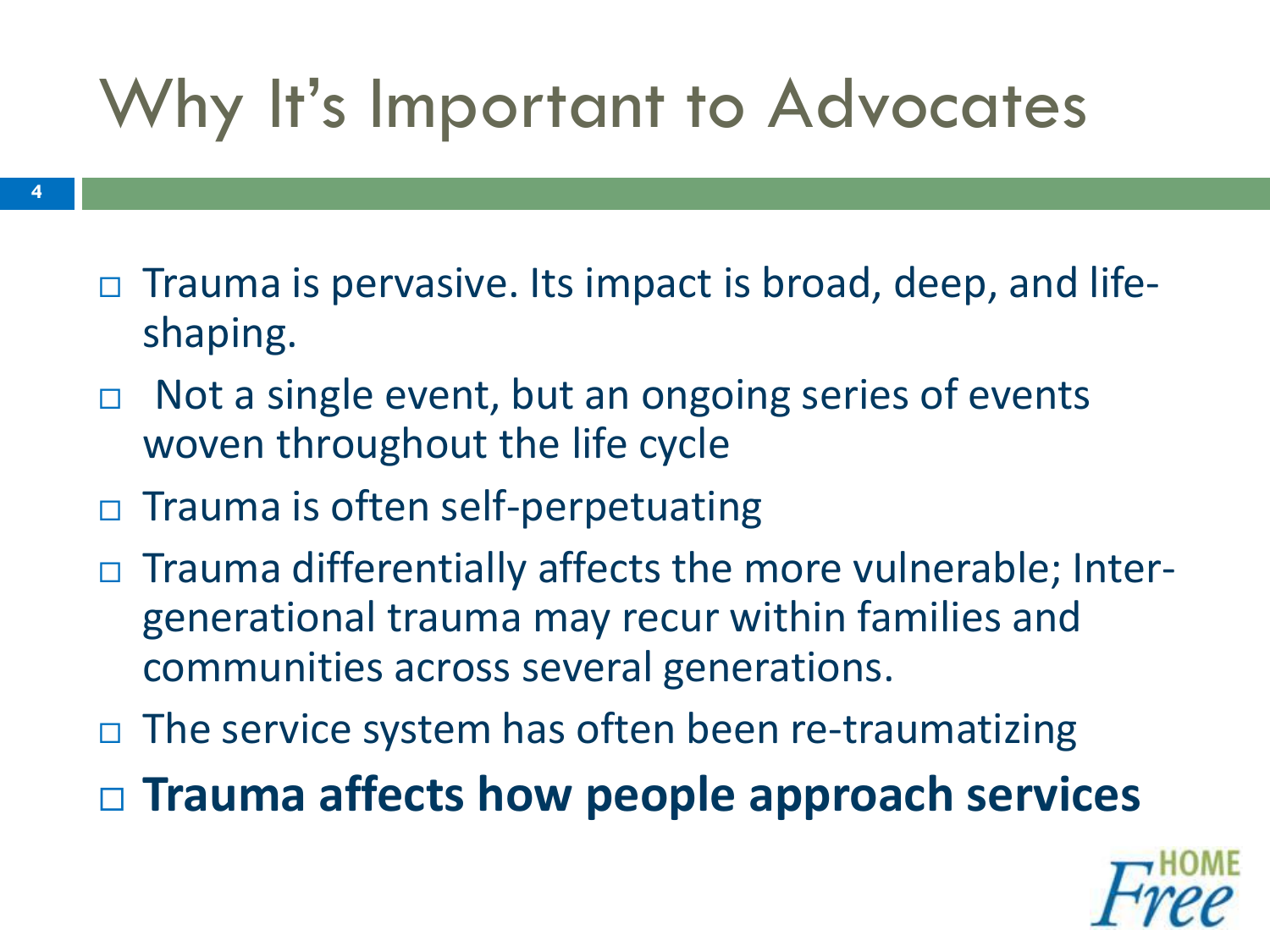# Housing First with DV Survivors

- □ Housing First focuses on helping survivors retain or access safe, permanent housing quickly
- □ Aim is to help survivors choose how best to rebuild their lives

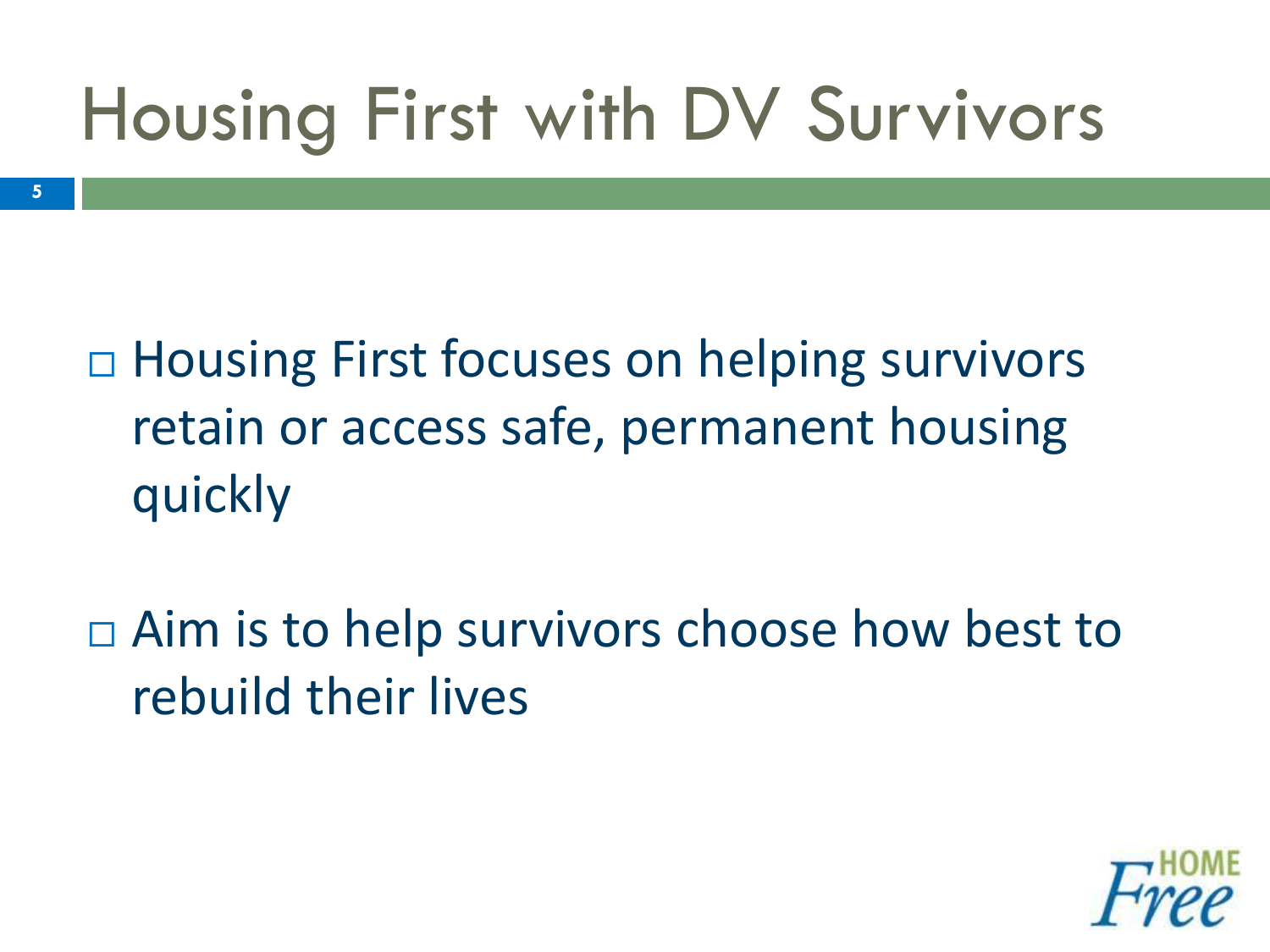# Ingredients of Housing Success

**6**

What does it take (skills, behaviors, attitudes, beliefs, etc.) to obtain housing? To achieve housing stabilization?

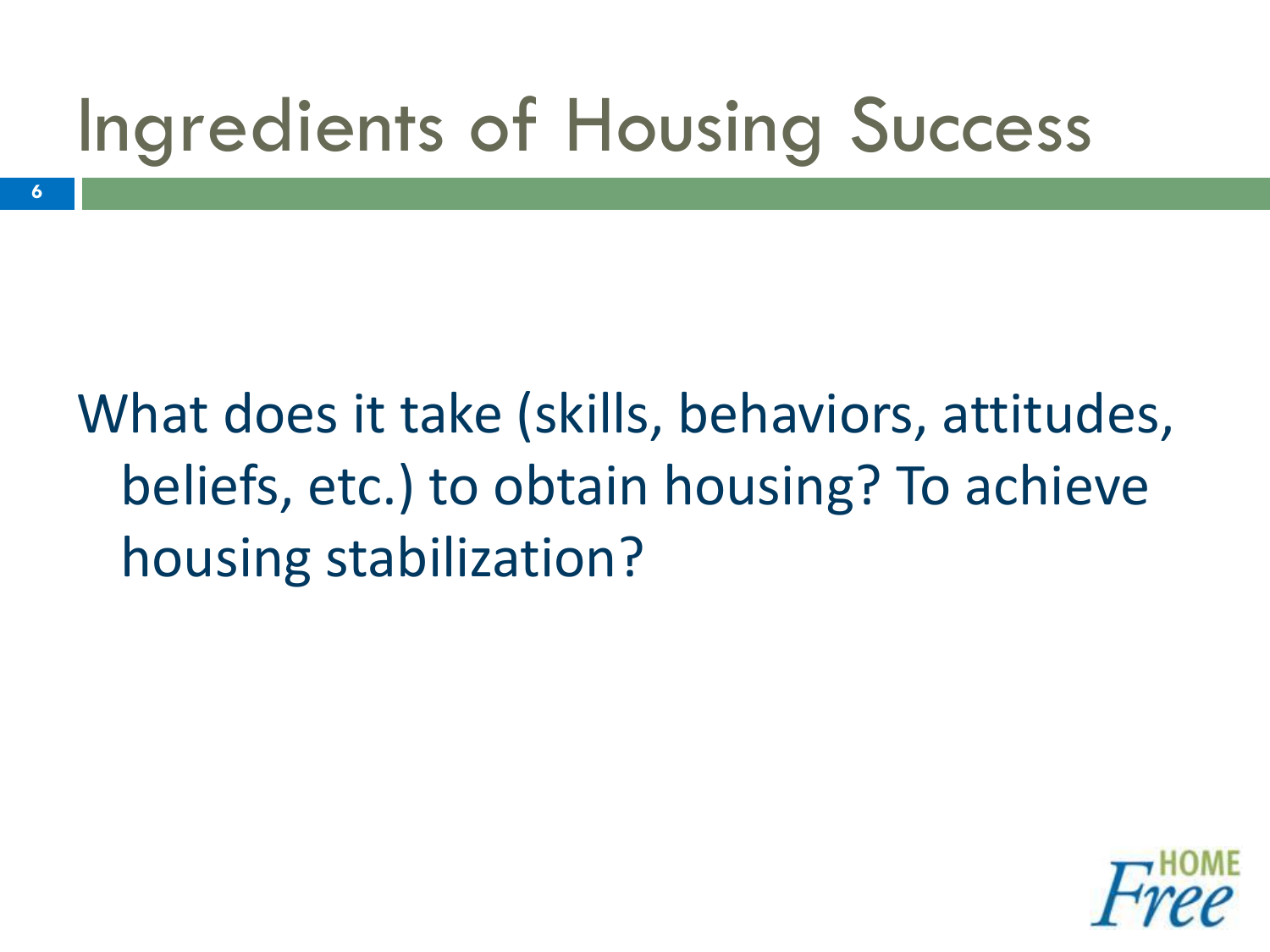# How Trauma May Show up

 $\Box$  Difficulty with emotional regulation

- Hyper-arousal, flashbacks, nightmares, startle reaction
- □ Memory and concentration problems
- □ Pain, sleep disturbances, illness, substance abuse issues
- □ Short attention span; easily distracted
- $\Box$  Slowed thinking, difficulty with decisions
- $\Box$  Intrusive thoughts, confusion
- □ Changed sense of self, others, and the world
- □ Loss of sense of time and space
- $\Box$  Trouble with abstract concepts, complex directions

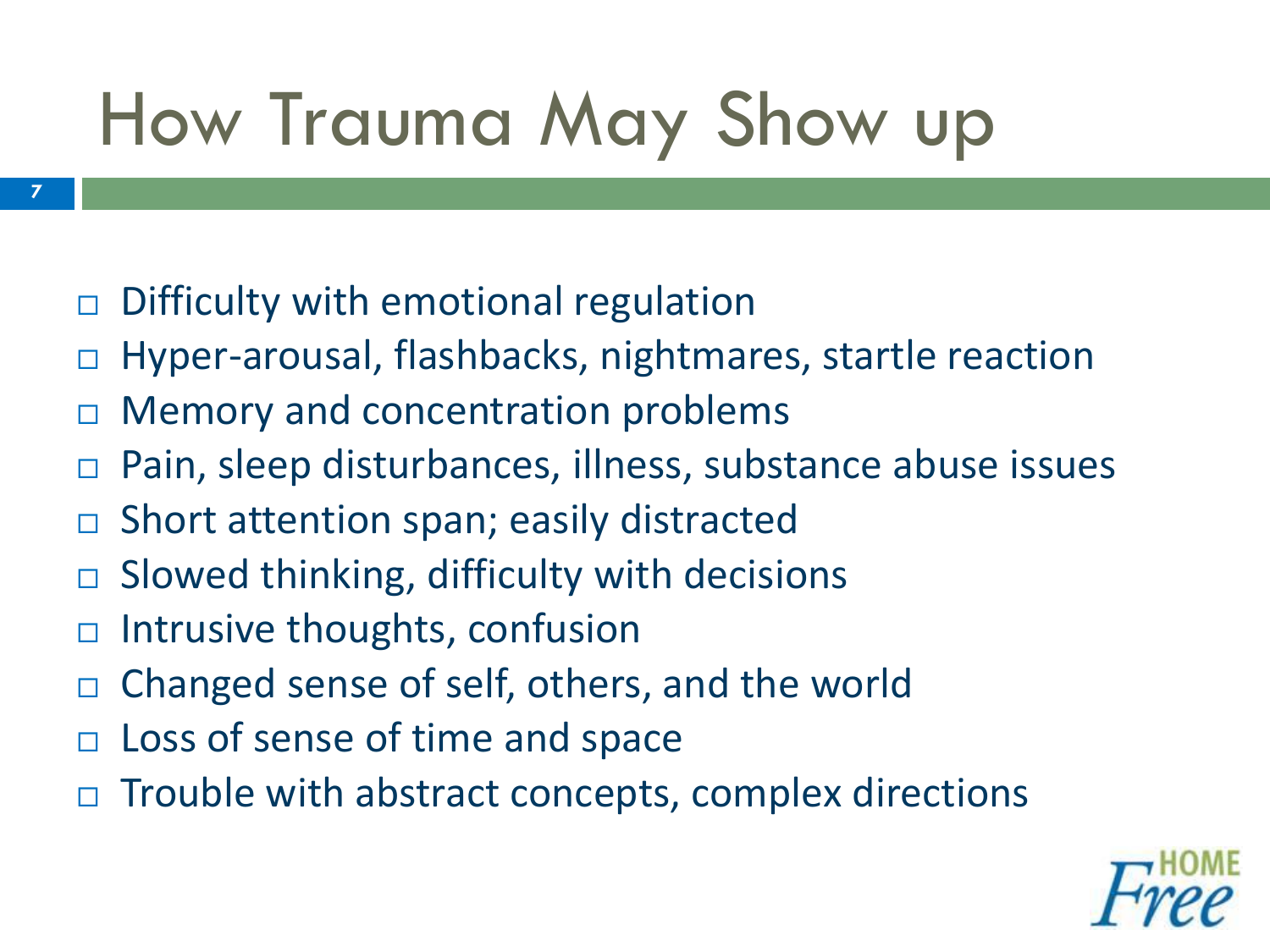### What Trauma May Be Mistaken For

- Apathy
- □ Poor self-worth
- Lack of follow-through, unreliability
- Disinterest in getting help
- □ Uncooperative or oppositional manner
- □ "Spacy-ness"
- Poor judgment, inability to make good choices
- Deeper mental health issues

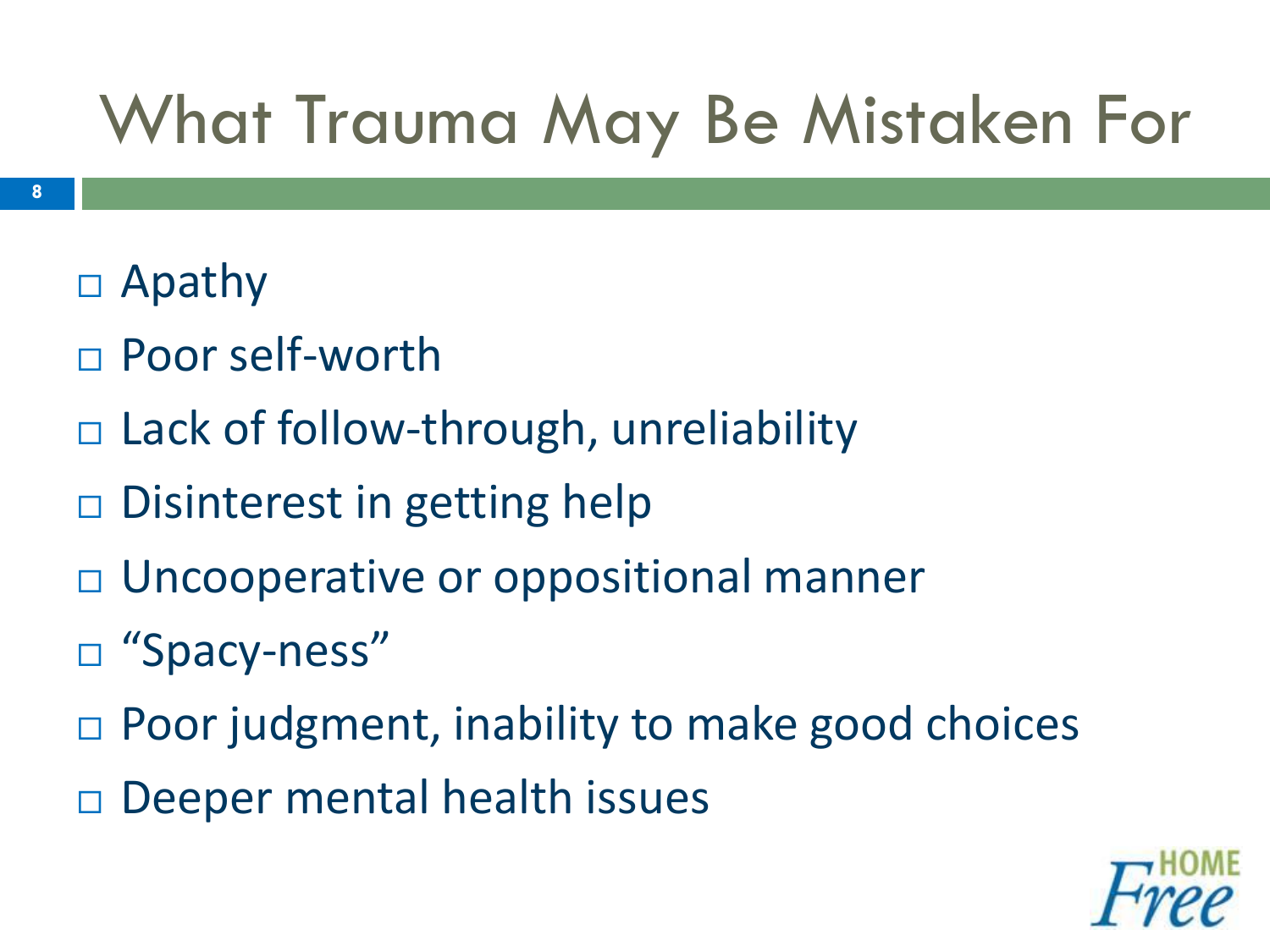## Don't Fall for It!

- $\Box$  People can be "re-traumatized" by helping professionals who unintentionally recreate the dynamics of the original abuse
- $\Box$  Judging, shaming or negative experiences with systems reduce help-seeking behavior
- □ Bad experiences can reinforce abuser's message: "No one cares about you, no one can help you."
- $\Box$  Trauma survivors are extremely strong and resilient in supportive environment can developing new tools for coping

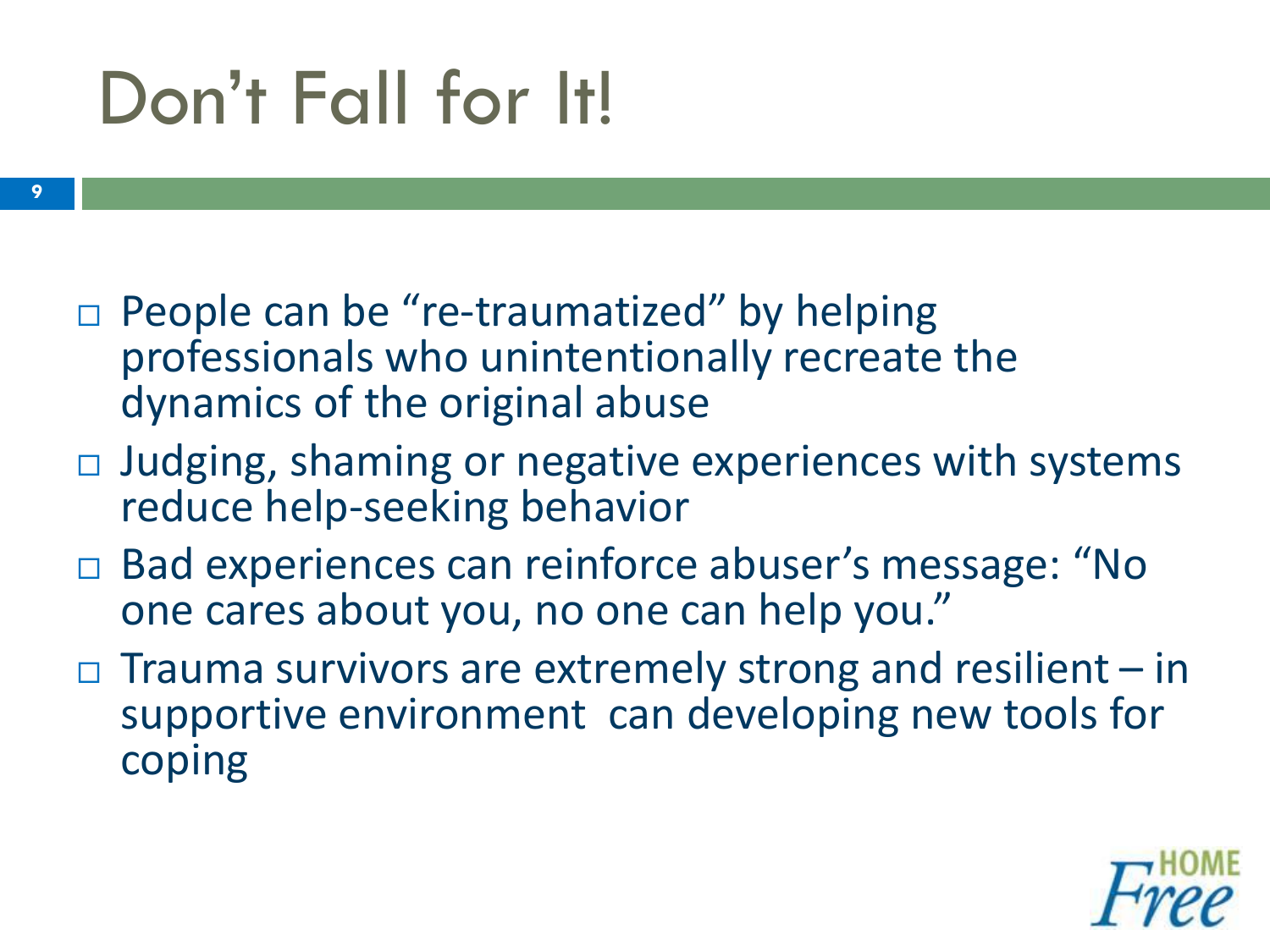### The Good News: Brains Can Change!

□ Positive interactions that communicate safety and connection are foundational to changing unproductive brain patterns

**10**

 $\Box$  Every interaction with the survivor has the potential of adding to the trauma experiences, reactivation of trauma memories - or providing a sense of safety and enhancing emotional regulation

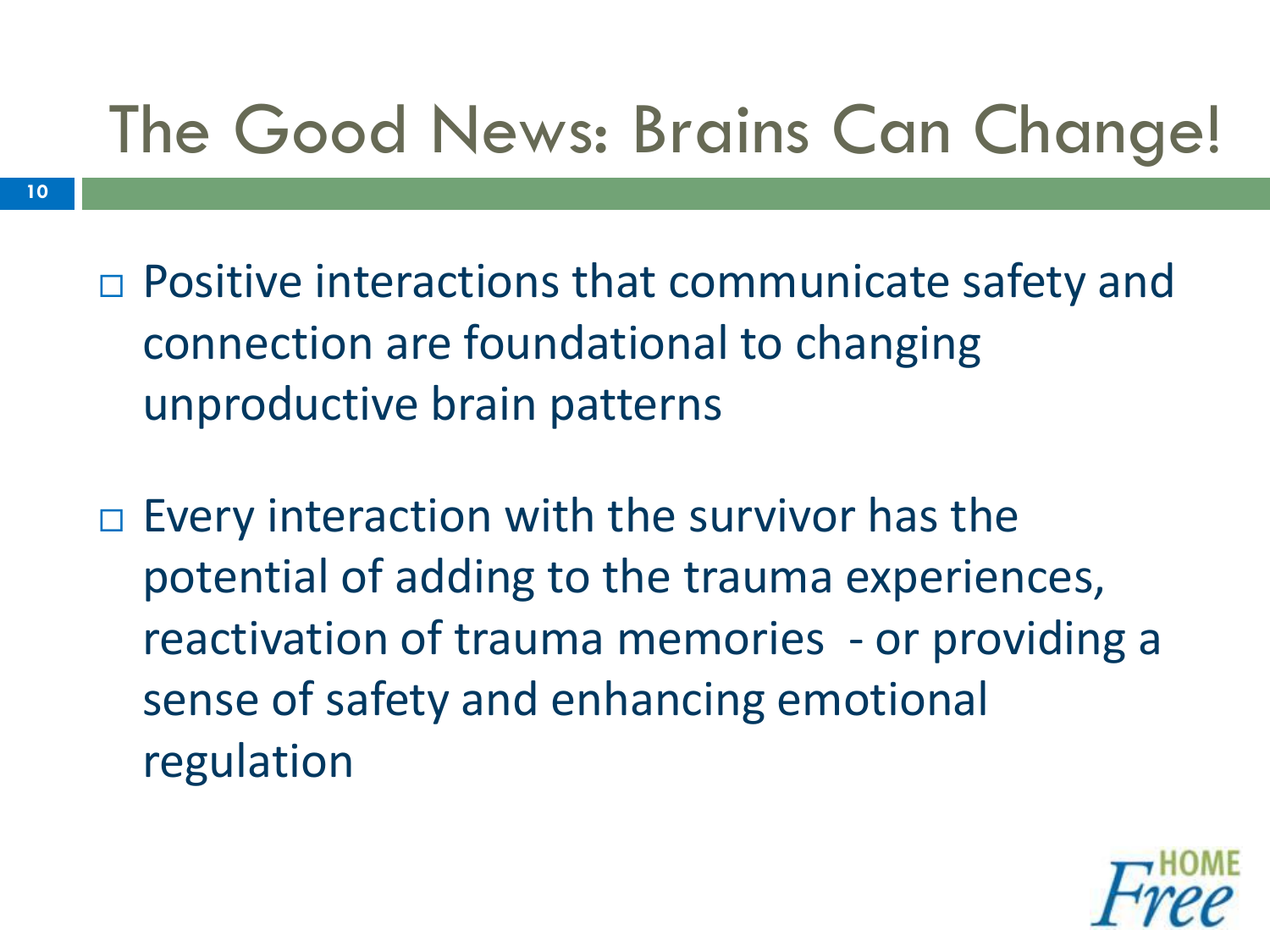### Key Elements of T-I Approaches

□ SAFETY – Physical and emotional

- □ TRUSTWORTHINESS Transparency, clarity, consistency, and healthy boundaries
- $\Box$  CHOICE Support survivor's rights to make own choices and have control of her/his plan
- □ COLLABORATION Avoid hierarchy; work as partners and share power
- $\Box$  EMPOWERMENT help with survivor's skillbuilding rather than doing things FOR her/him

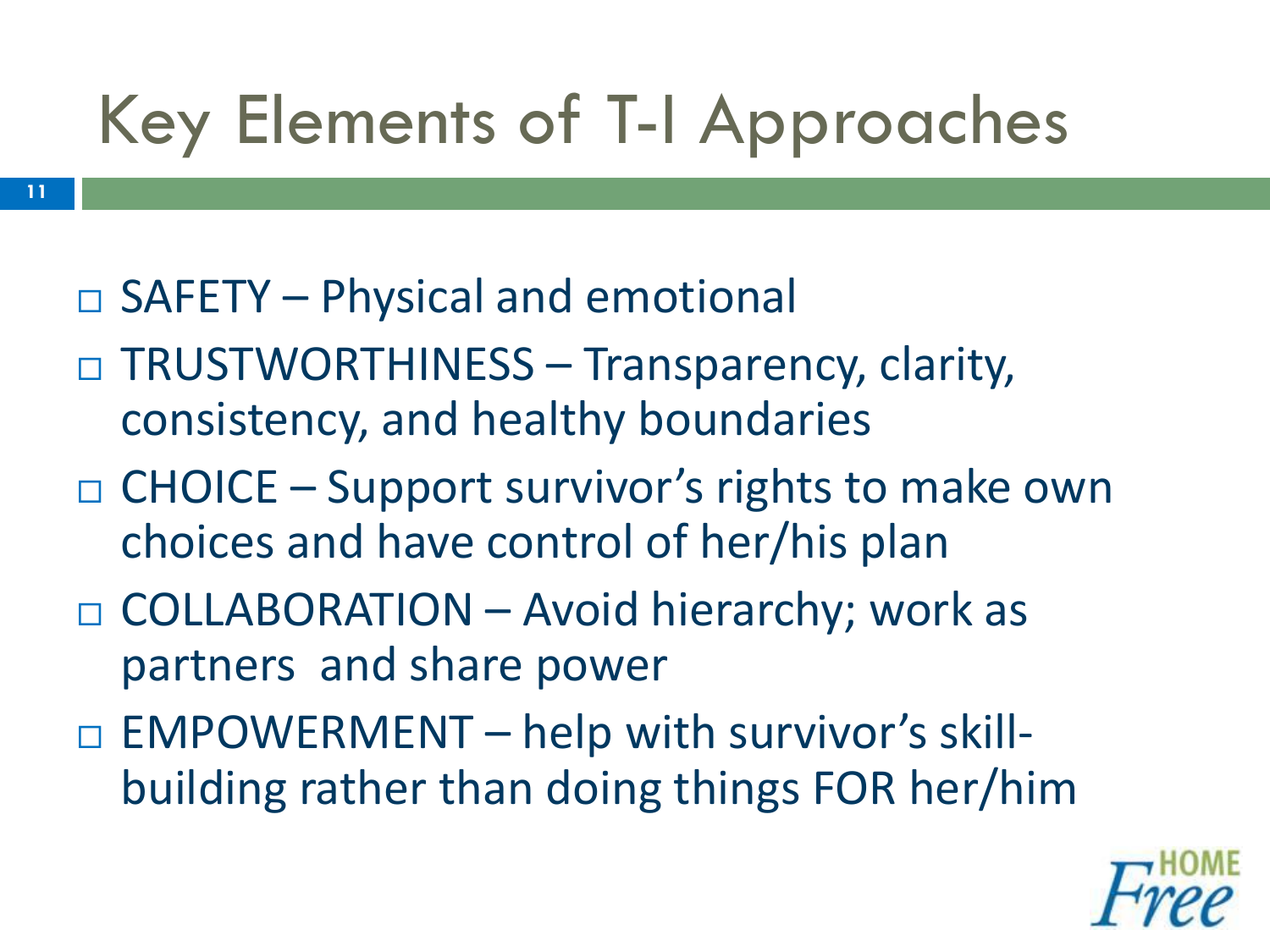### What it's NOT

#### □ Excusing or justifying unacceptable behavior

- Should support accountability, responsibility. Don't avoid addressing behavior or choices that could interfere with housing success
- $\Box$  Just being "nicer" to show sensitivity to trauma
	- Infuse compassion yes but not to extremes. Not delivering honest feedback isn't respectful or
		- trauma-informed.
- $\Box$  Focusing on the negative
	- Skill-building, empowerment, and recognition of strengths

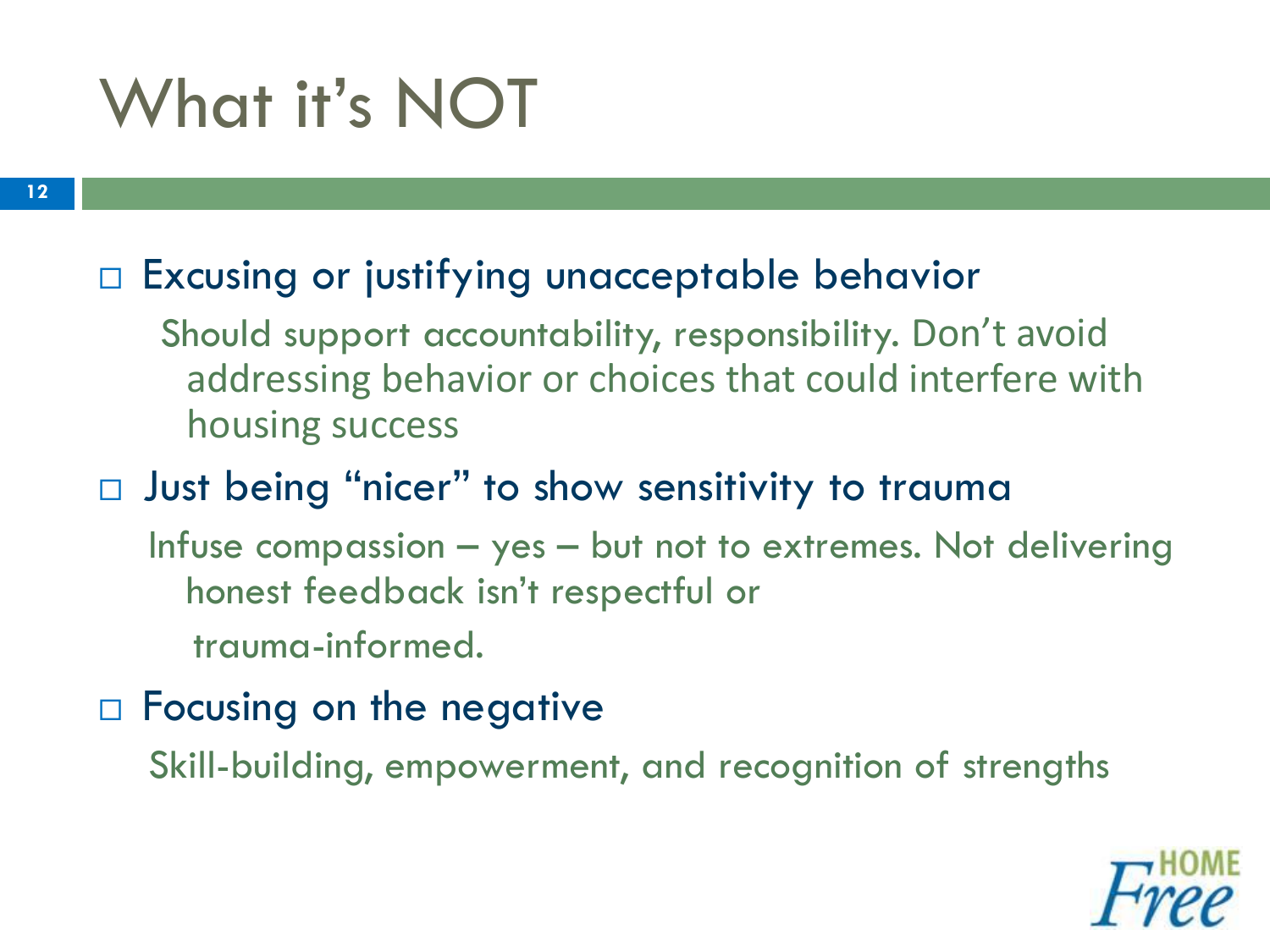# Key Elements of Housing First

- Tailored, voluntary, survivor-driven services Low-barriers to services
- □ Partnerships and advocacy across systems to address barriers to stabilization
- □ Temporary financial assistance
- □ Housing Search Support

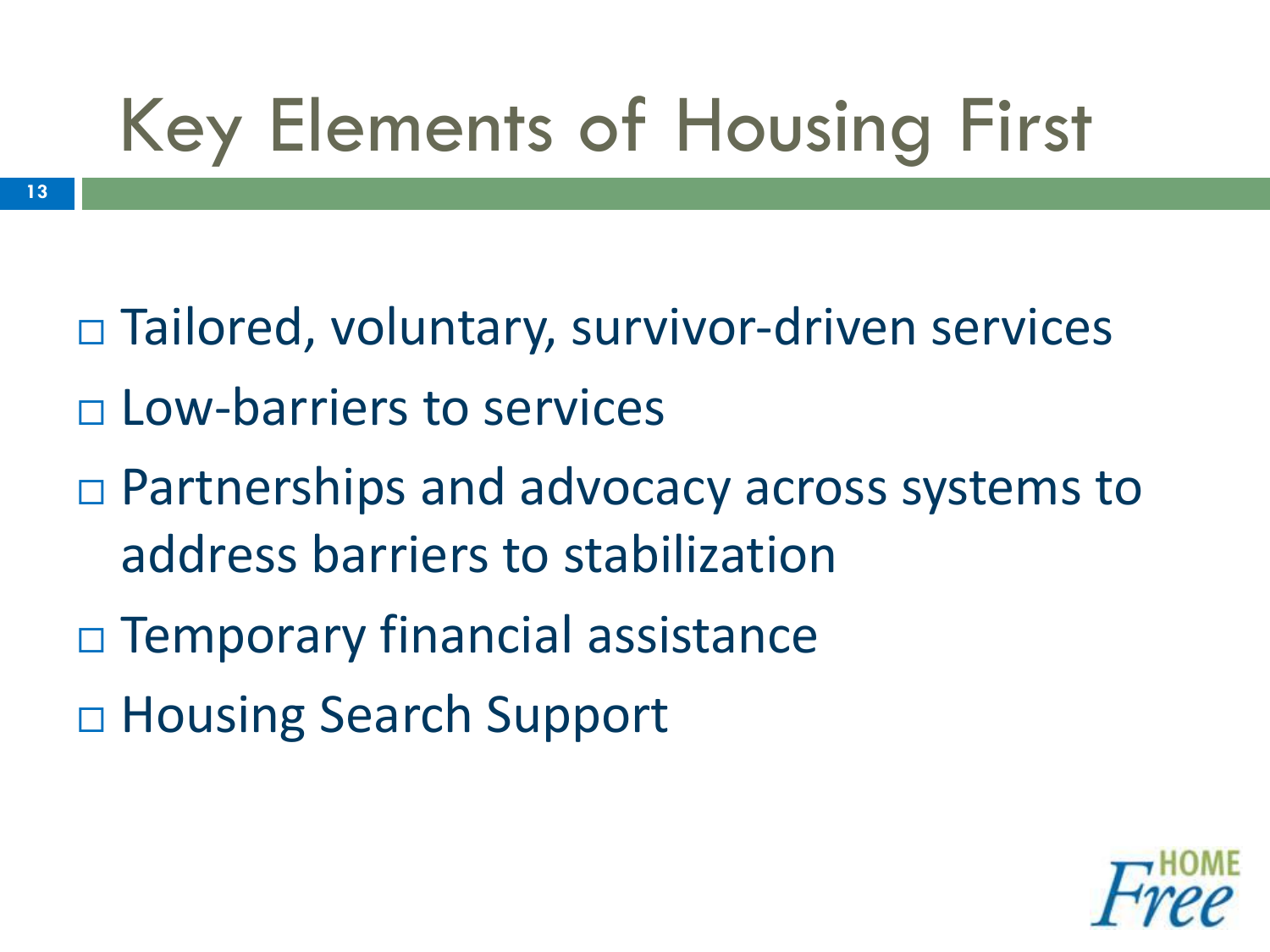## Survivor-Driven, Voluntary Services

- **14**
- *Survivor-defined advocacy* requires approach that meets the individualized needs of survivors. For those facing trauma or other mental health challenges, this means we must:
- Gain an understanding of the ways in which *this survivor's challenges impact her ability* to engage in the advocacy process
- $\Box$  Tailor interventions and advocacy approaches to meet the needs of and maximize the self-determination of each individual client.
- □ Hang loose! "Real" service plans may emerge later after trust has been built (and this is a good thing)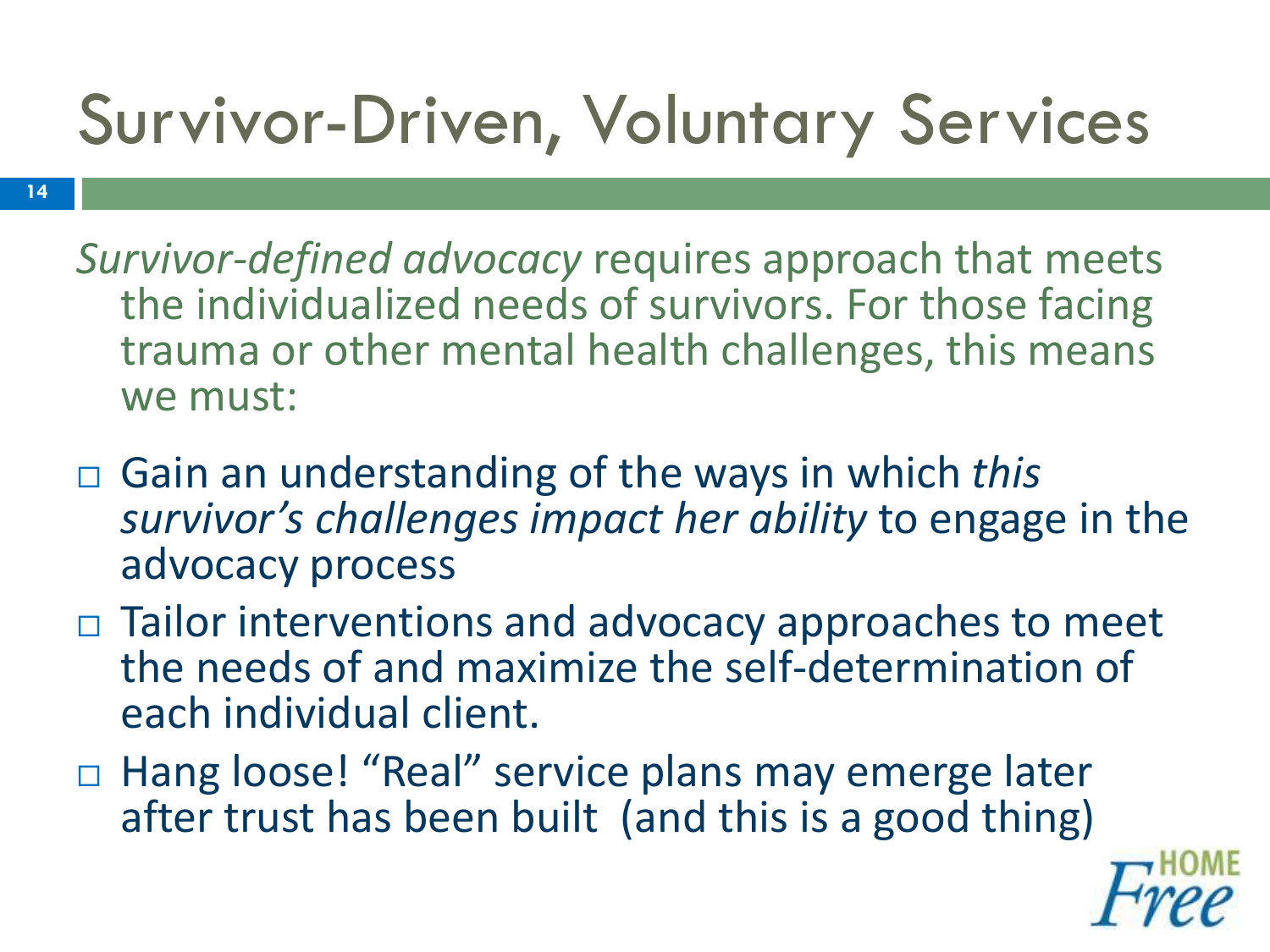# Keeping it Real

"Our program doesn't expect people to live in a way that we wouldn't live our own lives. It seems to be a fairly radical concept in a lot of circles."

- Home Free Advocate

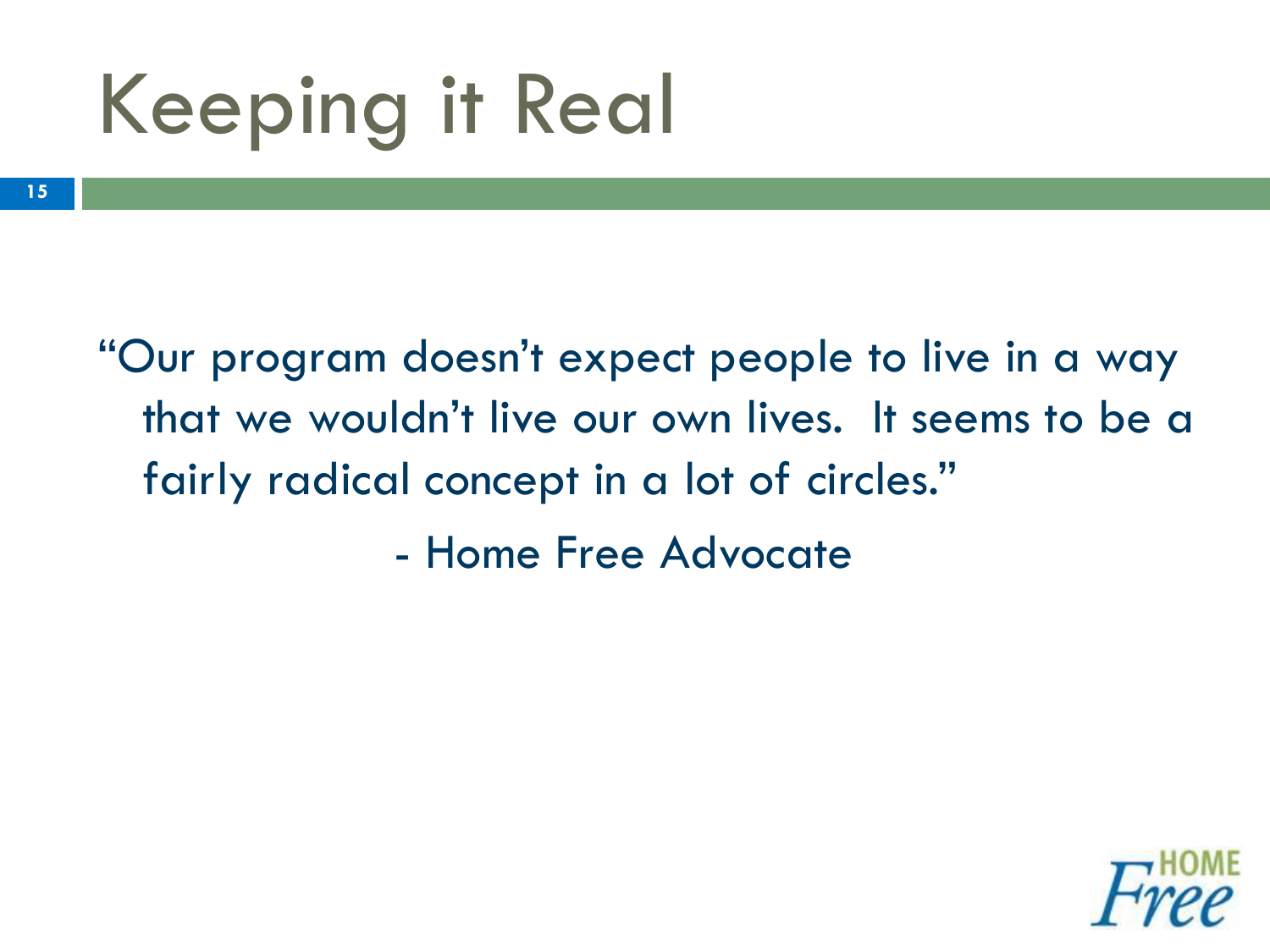# Mobile Advocacy

- Mobile advocacy is a huge help in lowering barriers/intimidation, and restoring power
- Advocates can serve as role models in various settings/interactions
- Leaving our offices and working *within* the community advances collaboration and effectiveness ("the more you go, the more you'll know")

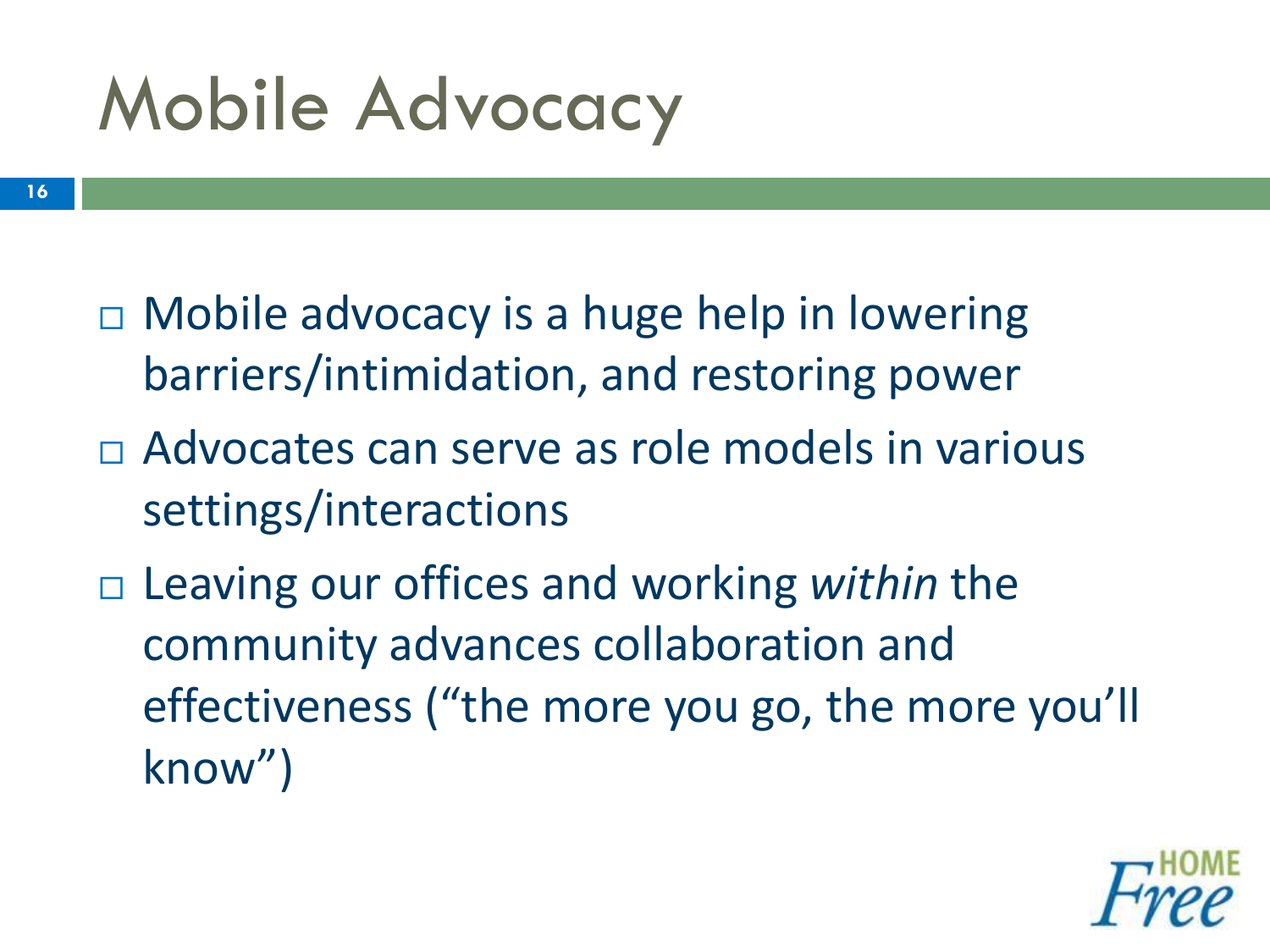### Structuring Home Visits (*if* elected)

- $\Box$  Have a plan before you go
- Transparency! Be clear what you're going to focus on during visit.
- □ No surprises; if you need to have a hard conversation let survivor know your concerns when scheduling visit, not once you're in the door.
- $\Box$  Start with the "business" first
- *Don't be a trigger*
- □ Choice, Choice and Choice (brainstorm with survivor, aim for 3 options)
- □ Skill-building at *every visit* (even if it's small)
- □ Give voice to ways trauma may be impacting survivor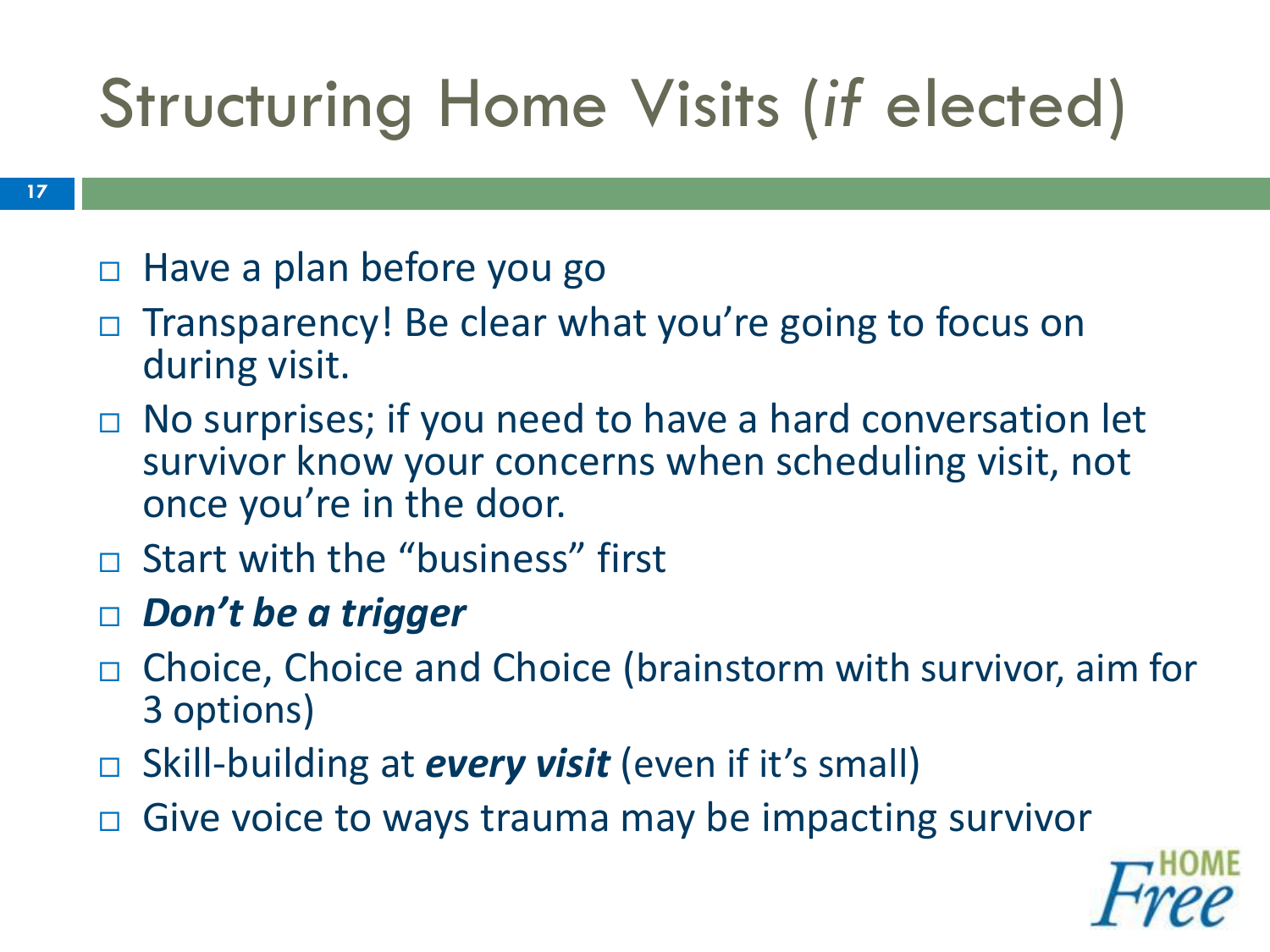# Common Stumbling Blocks

- □ Assuming we know what's best; forgetting to partner with survivor
- Confusing false hope with kindness (don't muddy messages about the real limits of your resources)
- □ Working harder than the survivor is working on any given goal (is it your goal and not theirs?)
- $\Box$  Feeling like you have to have all the answers (encouraging survivors to access other resources helps them build skills)

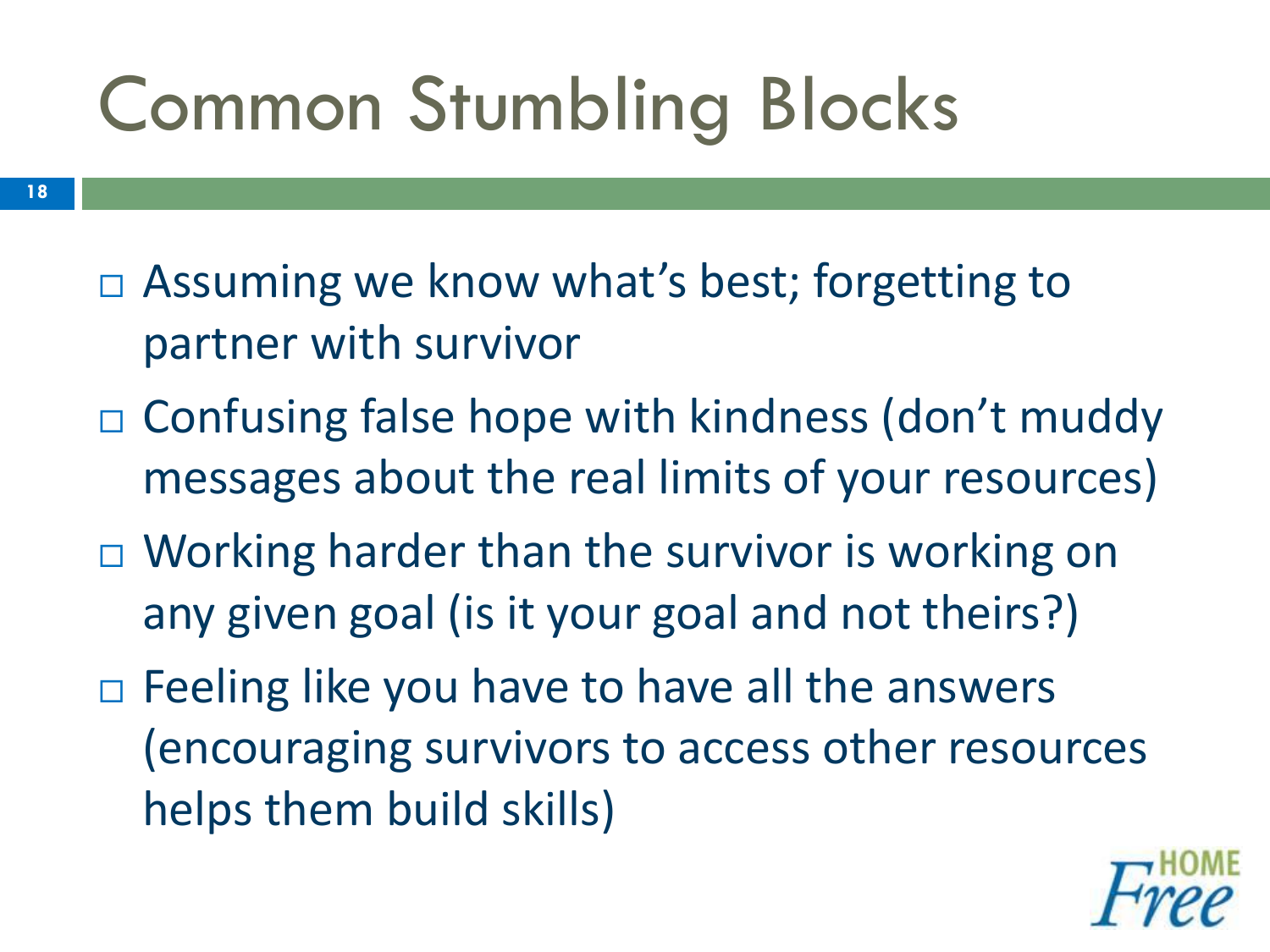"People are really forthright because we don't set up situations where they have to lie to us or lose access to services by asking for help around stigmatized issues. One woman told me that she smoked pot daily to cope and hadn't followed through with treatment for her anxiety and depression; we were able to talk about whether she wanted to take that on and what she'd need in place to do so."

- Home Free Advocate

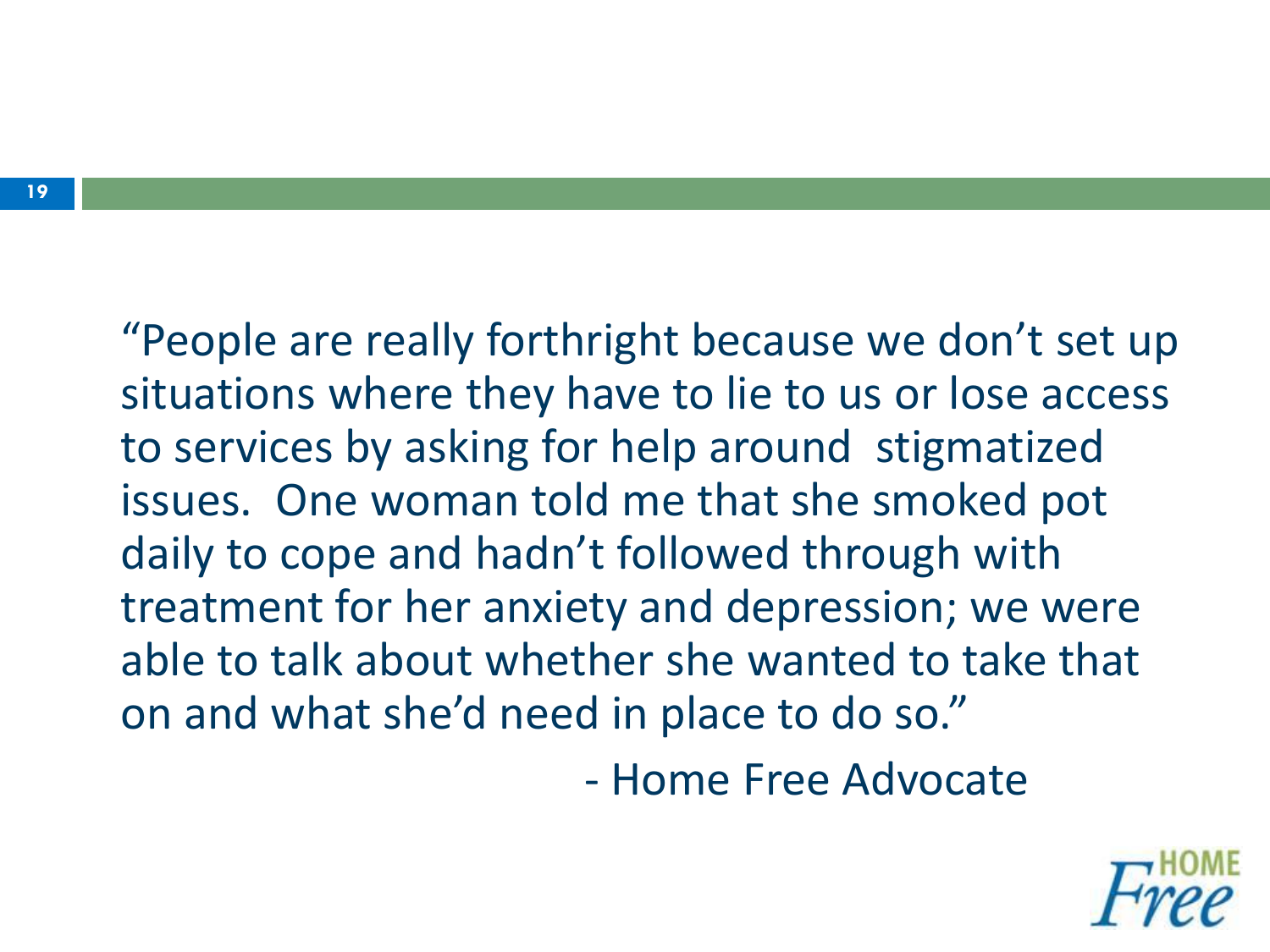## Tips for Incorporating Trauma-Informed Practice

- $\Box$  Provide clear information. Check in to be sure you've been understood. Be willing to repeat yourself.
- $\Box$  Outline small steps involved in bigger tasks
- $\Box$  Keep trauma lens in mind; seemingly neutral stuff may actually be quite loaded for survivor
- □ Framing is powerful: Ex. "What stopped you?" v. "Why didn't you?"

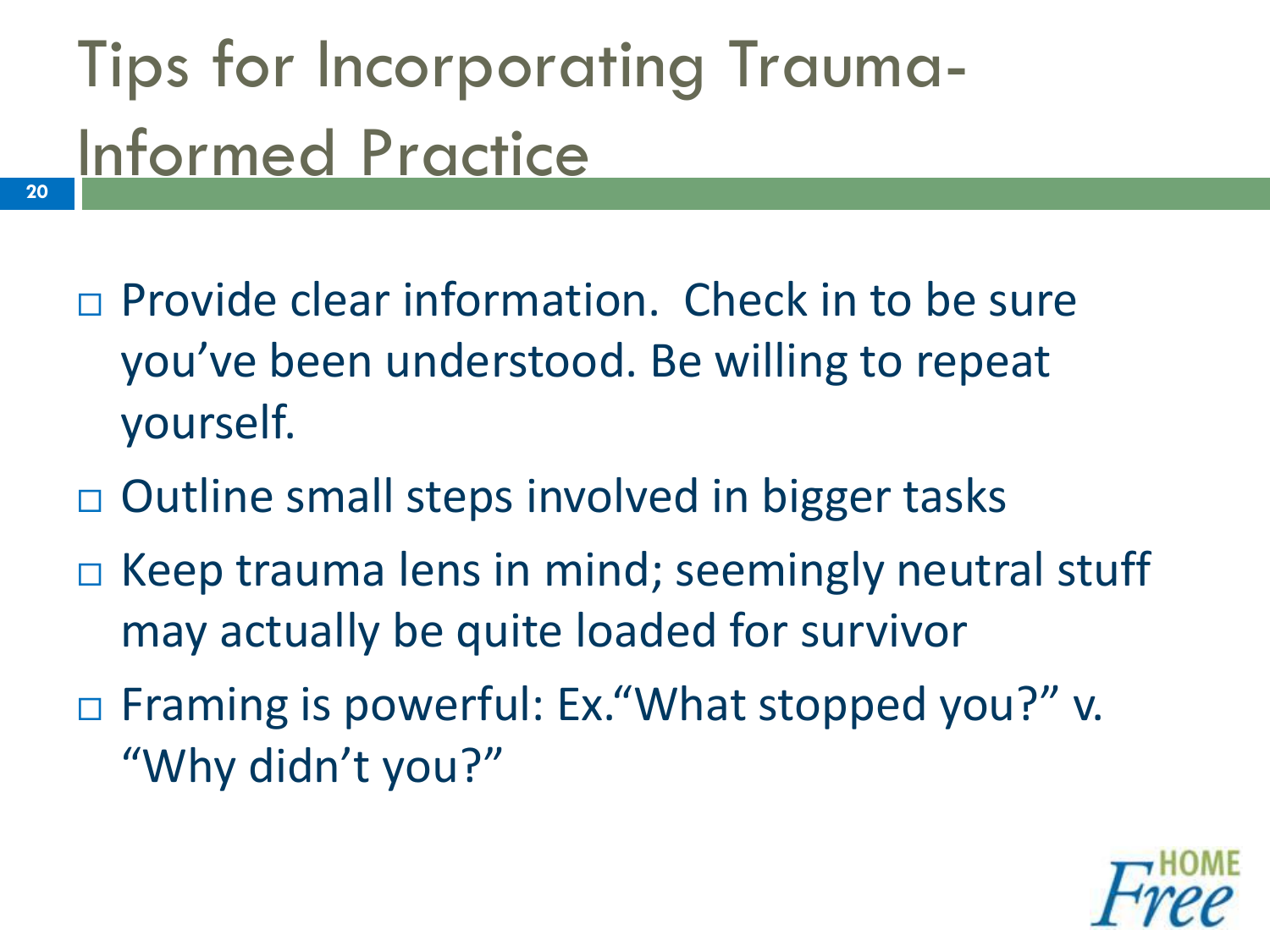## Tips and Strategies (con't)

- □ Not all triggers can be avoided; develop awareness of and consider them in planning with survivor
- □ Trauma *treatment* not always available or wanted; work together to manage symptoms and responses
- □ Violence occurs in a context; respect culturally specific healing
- $\Box$  Finding and using one's voice particularly to help make change – can be a profound healing experience. Invite survivor to share experience.

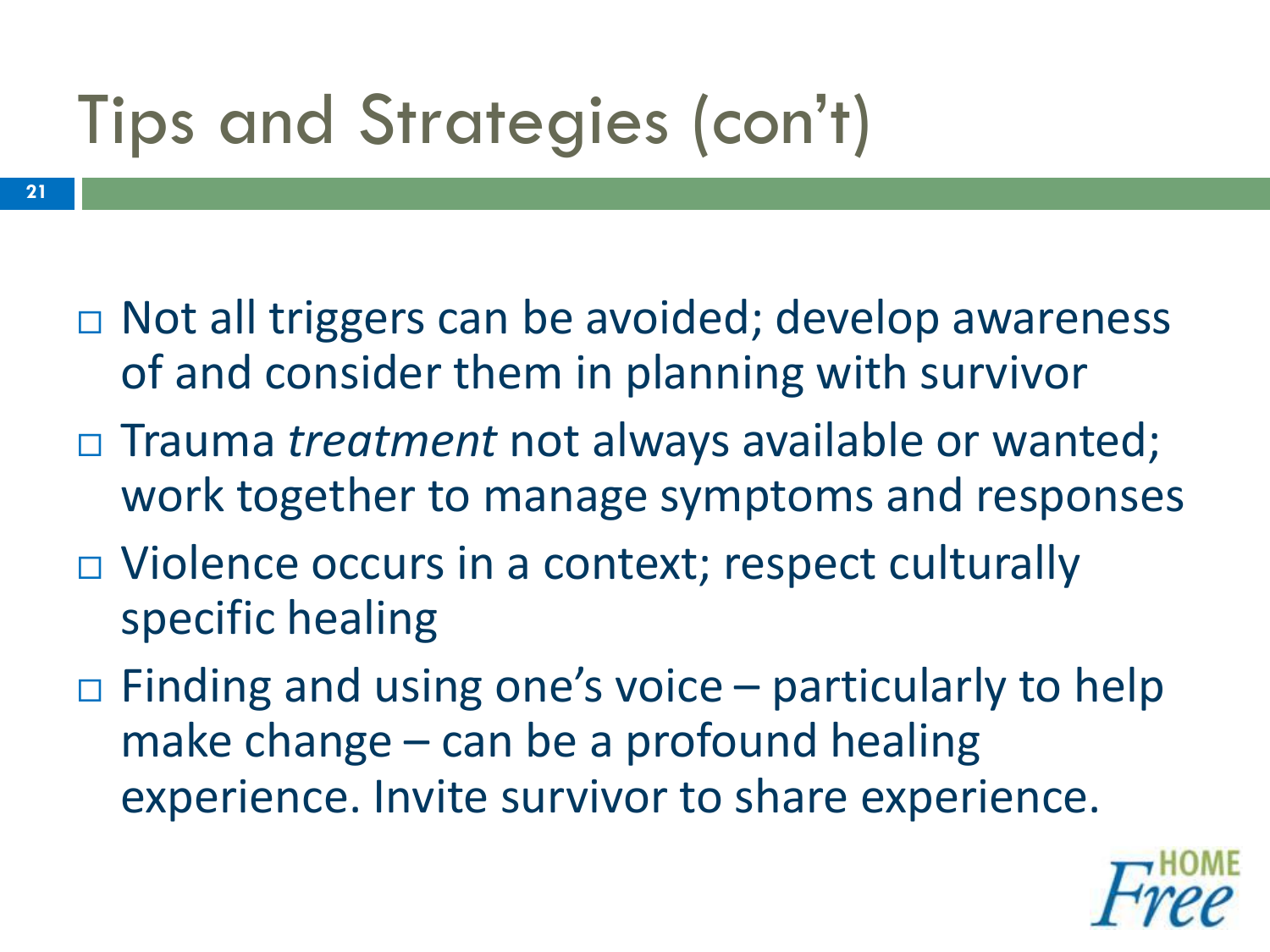### And Still More Strategies!

| Minimize distractions, maximize<br>safety | Help with setting priorities                            |
|-------------------------------------------|---------------------------------------------------------|
| Don't rush or try to do too many          | Discuss possible consequences of                        |
| things at once                            | specific choices                                        |
| Write things down, make                   | Prepare for/rehearse hard tasks;                        |
| checklists                                | identify potential triggers                             |
| Avoid need to make decisions              | Offer help in her/his                                   |
| quickly or under stressful                | communication with other                                |
| conditions                                | agencies, forms, etc.                                   |
| De-brief; celebrate successes             | Address set-backs in constructive<br>non-blaming manner |